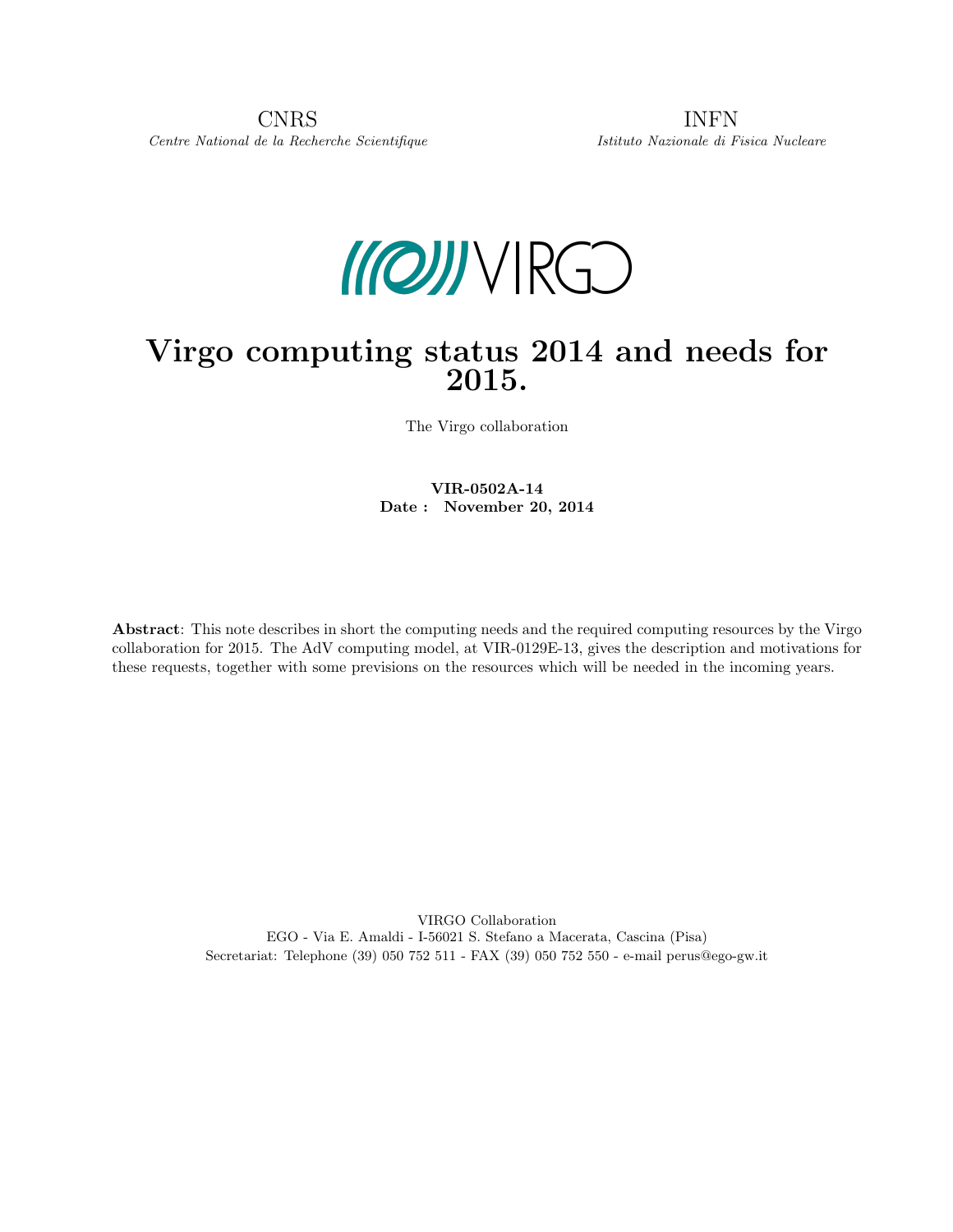## Contents

| $\mathbf{1}$ |     | Overview of Virgo computing strategy<br>$\mathbf{2}$                                                                                              |  |
|--------------|-----|---------------------------------------------------------------------------------------------------------------------------------------------------|--|
|              | 1.1 | $\overline{2}$<br>The Advanced Virgo Computing model and previous reports                                                                         |  |
|              | 1.2 | $\overline{2}$                                                                                                                                    |  |
| $\bf{2}$     |     | $\mathbf{2}$<br>Status of computing in 2014                                                                                                       |  |
|              | 2.1 | 3                                                                                                                                                 |  |
|              | 2.2 | Storage at CNAF and CCIN2P3 $\dots \dots \dots \dots \dots \dots \dots \dots \dots \dots \dots \dots \dots \dots \dots$<br>$\boldsymbol{3}$       |  |
|              |     | 3<br><b>CNAF</b><br>2.2.1                                                                                                                         |  |
|              |     | 3<br>2.2.2                                                                                                                                        |  |
|              | 2.3 | Computing at CNAF and CCIN2P3 $\ldots \ldots \ldots \ldots \ldots \ldots \ldots \ldots \ldots \ldots \ldots \ldots$<br>3                          |  |
|              |     | 3<br>2.3.1                                                                                                                                        |  |
|              |     | 2.3.2<br>$\overline{4}$                                                                                                                           |  |
|              | 2.4 | $\overline{4}$                                                                                                                                    |  |
|              |     |                                                                                                                                                   |  |
| 3            |     | Overview of Virgo computing resources<br>$\overline{4}$                                                                                           |  |
|              | 3.1 | Free and/or in-kind resources $\dots \dots \dots \dots \dots \dots \dots \dots \dots \dots \dots \dots \dots \dots \dots \dots$<br>$\overline{4}$ |  |
|              | 3.2 | $\overline{4}$                                                                                                                                    |  |
| 4            |     | Computing and storage needs for 2015<br>$\overline{4}$                                                                                            |  |
|              | 4.1 | Computing requests from the analysis groups $\dots \dots \dots \dots \dots \dots \dots \dots \dots \dots \dots \dots$<br>$\overline{4}$           |  |
|              |     | 5<br>4.1.1                                                                                                                                        |  |
|              |     | $\overline{5}$<br>4.1.2                                                                                                                           |  |
|              |     | 6<br>4.1.3<br><b>Burst</b>                                                                                                                        |  |
|              |     | 4.1.4<br>6                                                                                                                                        |  |
|              |     | 6<br>4.1.5                                                                                                                                        |  |
|              |     | $\boldsymbol{6}$<br>4.1.6                                                                                                                         |  |
|              |     | Comparing resources and requests $\dots \dots \dots \dots \dots \dots \dots \dots \dots \dots \dots \dots$<br>-6<br>4.1.7                         |  |
|              | 4.2 | $\overline{7}$                                                                                                                                    |  |
|              | 4.3 | $\overline{7}$                                                                                                                                    |  |
|              | 4.4 | $\overline{7}$                                                                                                                                    |  |
| 5            |     | Summary of requests<br>8                                                                                                                          |  |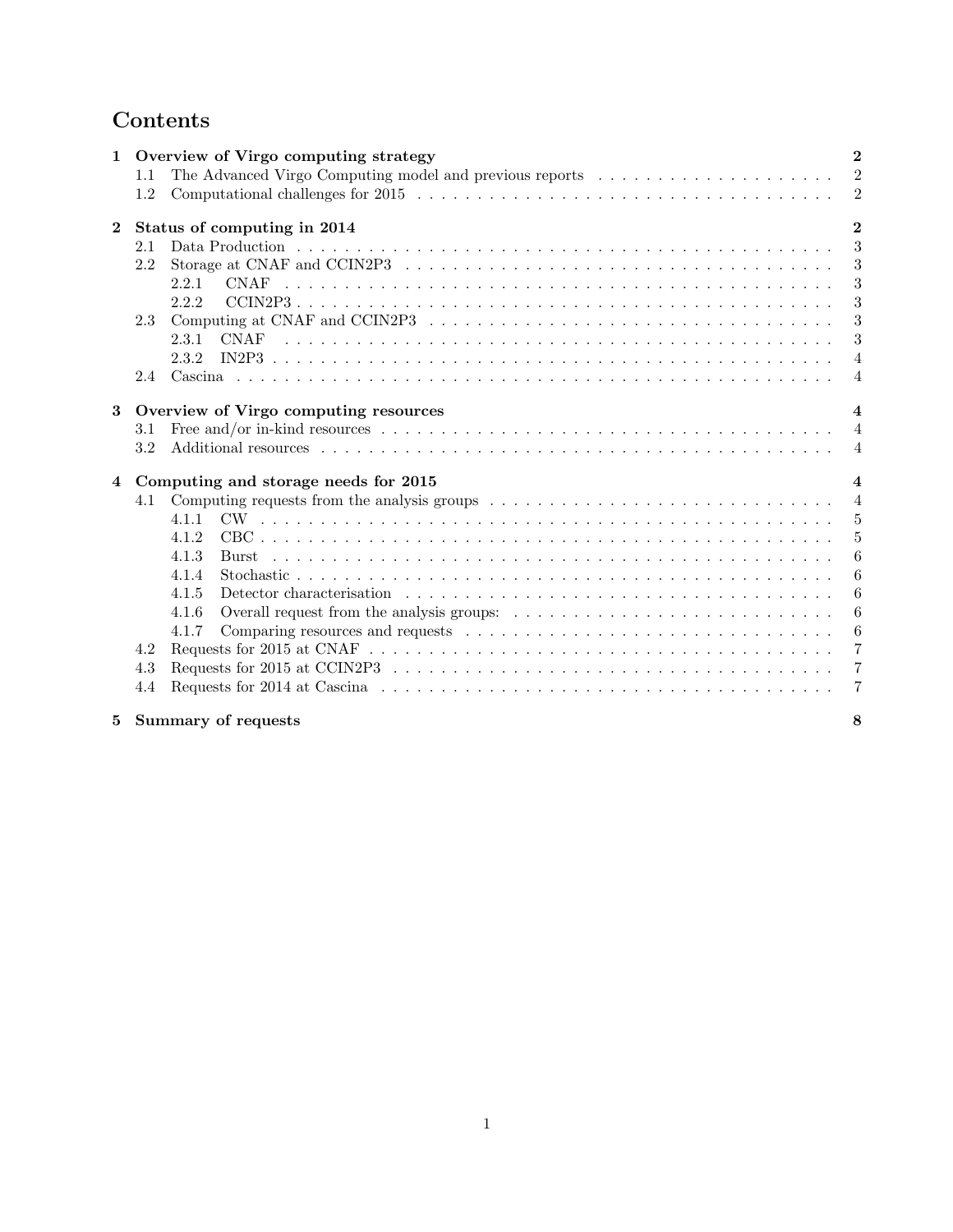### 1 Overview of Virgo computing strategy

### 1.1 The Advanced Virgo Computing model and previous reports

Past reports with complementary information are available in documents VIR-016A-08, VIR-088A-08, VIR-0640A-09, VIR-0527D-10, VIR-0595D-11, VIR-0413A-12 and VIR-0505C-13.

The overall computing strategy for Advanced Virgo, which is clearly reflected in the requests for next and following years, has been detailed in the AdV Computing Model [1]. The Virgo computing model is described in detail in this document, and in the earlier reports mention above, as such we do not repeat here.

### 1.2 Computational challenges for 2015

First of all, to face the huge computational demands of gravitational wave (GW) searches in advanced detectors era (ADE), there will be the need to gather the resources of many CCs into a homogeneous distributed environment (like Grids and/or Clouds ) and to adapt the science pipelines to run under such distributed environment. This work has started and is in a well progressed state. After a short evaluation period we found that the Pegasus workflow scheduler perfectly suits for this purpose i.e. able to provide a uniform distributed job submission framework and its scheduling and accounting system is compatible with that of LIGO's one.

Computational resource sharing between LIGO and Virgo is now given much higher priority than ever before, so we have to ensure the usability of our computing resources to LIGO colleagues. An important need for ADE is to provide a Grid-enabled, LIGO-compatible Condor cluster for AdV and LIGO scientific analysis. While Pegasus can be used for distributed job submission system, due to convenience and compatibility requirements and for more efficient workflow development, this request is still very important. In this spirit, the investigation of the use of the DIRAC (Distributed Infrastructure with Remote Agent Control) utilities is continuing in Lyon to provide a common grid enabled interface for job submission on Virgo clusters, for Condor free pipelines.

Another important task, which we started to face, is the possibility in ADE to run search pipelines in GPU clusters. Due to the very high increase of computing resources which in turn has serious financial consequences, pipeline developers must be enforced to investigate the possibility of re-implementing the most compute intensive part of their algorithms to GPUs. This will either result in a much more consolidated computing budget, or staying with the same budget - would open the possibility to examine qualitatively new physics using the same amount of computing resources. This action is a must and have to be coordinated top-down.

The most important issues of next year computing strategy may be summarized as follows:

- guarantee adequate storage and computing resources at Cascina, for commissioning, detector characterization and low-latency searches; check and ensure that the new cluster and environment does complies with the requirements of the various groups.
- guarantee fast communications between Virgo applications at Cascina and aLIGO CCs/other detectors for low-latency searches;
- guarantee reliable storage, data transfer and computing resources for off-line analyses in the AdV CCs;
- push towards the use of geographically distributed resources (Grid/Cloud), whenever appropriate;
- push towards a unified accounting/bookkeeping system which can be used together with the LIGO solution
- push towards a homogeneus model for data distribution, bookkeping and access.
- enable the sharing of our computing resources with our Collaborators
- set up an LDG compatible Condor cluster for scientific analysis

### 2 Status of computing in 2014

This section shortly summarize the current status as of end of November, 2014.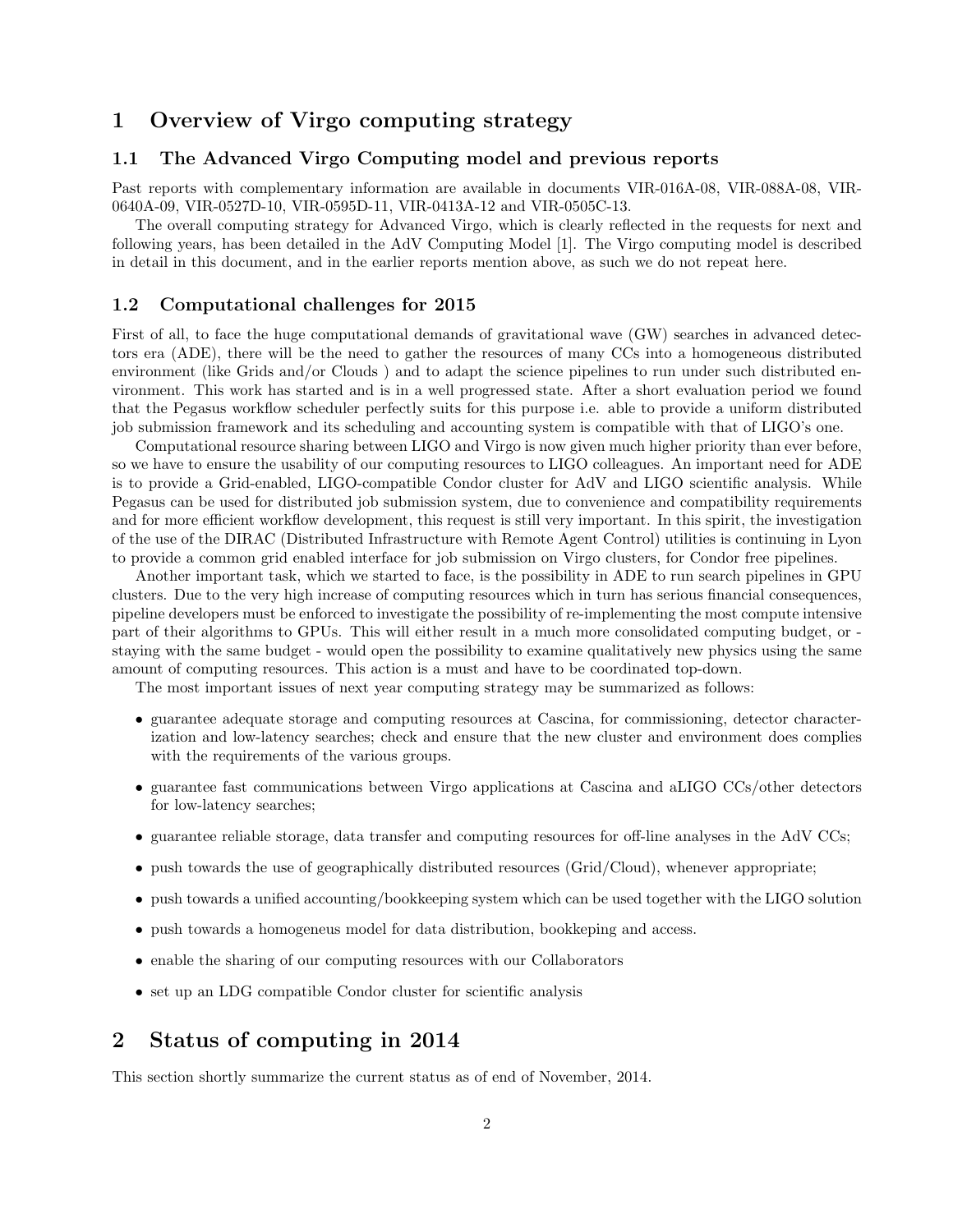### 2.1 Data Production

As said, the AdV Computing model (CM) VIR-129E-13 [1] describes the data model and the data analysis workflows for AdV. Detailed descriptions of all the data have been put in Part II of the CM and summarized in Part V, which contains the "Computing facilities resource requirements" in Cascina and in external CCs.

We recall here that data production, and the evolution during the years, have been described last year in the document VIR-0505C-13 [3].

In 2014 there wasn't any scientific run, as such no new data has been generated.

### 2.2 Storage at CNAF and CCIN2P3

### 2.2.1 CNAF

The numbers below refer to the state in November 2014. Total amount of Virgo data stored at CNAF : XX TB

### 2.2.2 CCIN2P3

In 2014, no data have been transfered or generated in Lyon. The total volume of data stored in HPSS has thus remained unchanged  $(862 \text{ TiB}^1)$ . Data are accessed by users through XrootD, whose cache disk is shared with other experiments. Table 1 shows the status of the different storage systems at CCIN2P3 since 2008. HPSS, Xrootd, SRB and the EGEE storage elements are dedicated to the storage, transfer and access of the data. sps and \$GROUP DIR are used by users to store any kind of data and the \$THRONG DIR space is the Virgo software installation space.

| Year         | <b>HPSS</b> | XrootD cache     | <b>SRB</b>       | EGEE disk   | <b>SDS</b> | \$THRONG_DIR | \$GROUP_DIR |
|--------------|-------------|------------------|------------------|-------------|------------|--------------|-------------|
|              | [TiB]       | TiBl             | $[\mathrm{TiB}]$ | [GiB]       | [TiB]      | [GiB]        | [GiB]       |
|              |             | curr./max/avail. | used/all exp     | used/avail. |            |              |             |
| $2014$ (Nov) | 862         | 308              | 819<br>18        | 70/500      | 14.6       | ĿЭ           | 70          |

Table 1: Volumes of all storage elements at CCIN2P3 in 2014. XrootD and sps available disk size is what is provided to Virgo, but XrootD is actually a shared resource.

### 2.3 Computing at CNAF and CCIN2P3

The computing centers have been used for various detector characterization and scientific analsysis. Successfull attempts of local batch, remote grid and remote Pegasus submission have been performed over the year.

#### 2.3.1 CNAF

| Used computing mean power                  | 3915 HS06               |
|--------------------------------------------|-------------------------|
| Used computing energy                      | $1272$ kHS06.day        |
| Used computing energy extrapolated to 2014 | $\sqrt{1429}$ kHS06.day |
| Job efficiency (CPU time/ WCT)             | c.c. $95\%$             |

Table 2: Computing centre usage statistics for CNAF in 2014

• Source: http://tier1.cnaf.infn.it/monitor.

 $11\text{TB}=10^{12}$  Bytes following IEEE 1541-2002 standard. The unit TiB ( $2^{40}$  Bytes) is still used by CCIN2P3 by many monitoring tools of storage space.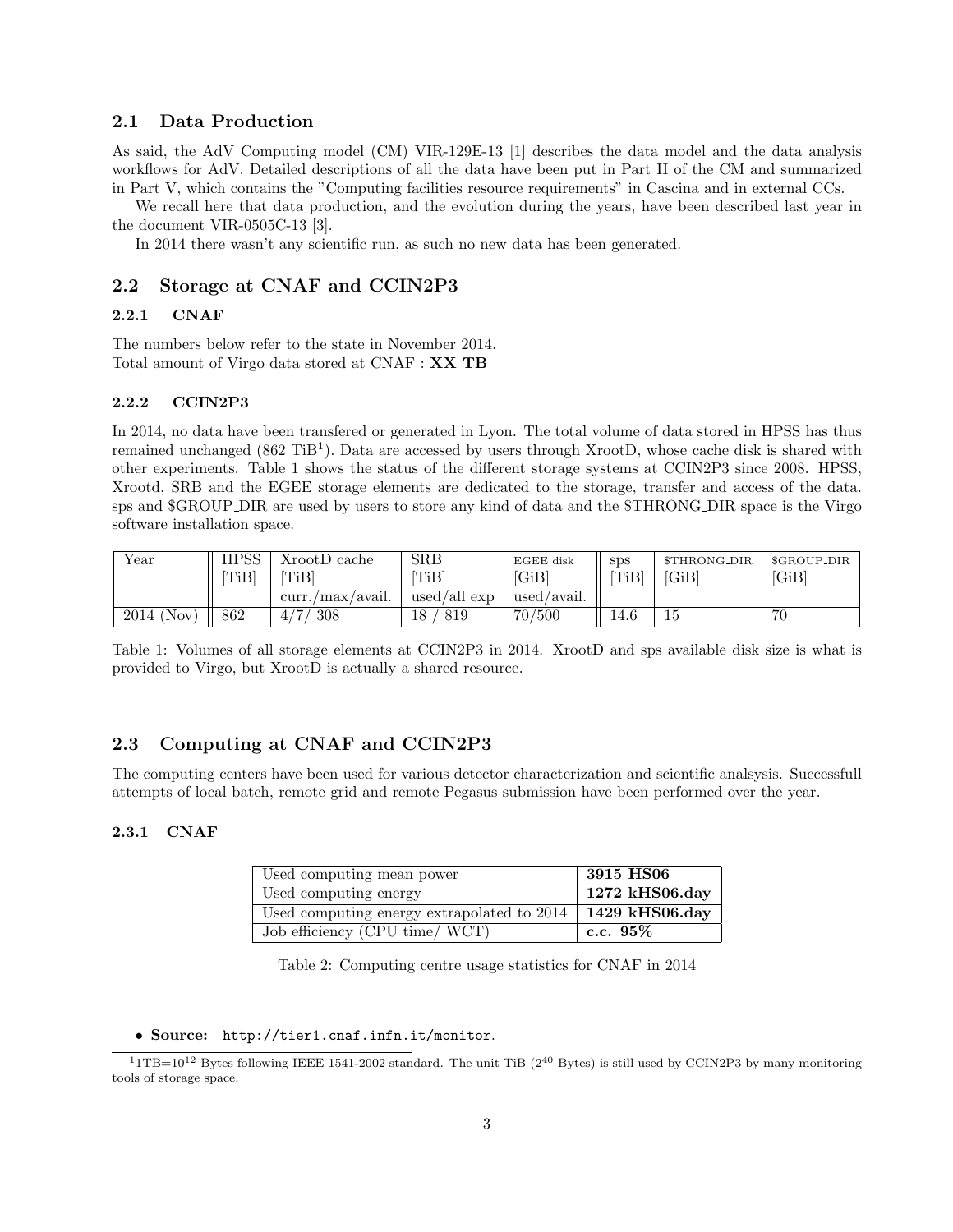The page displays the **mean computational power, units of HS06** used over the year by the Virgo Collaboration. The numbers are shown in Table 2.

### 2.3.2 IN2P3

| Used computing mean power                  | 251 HS06     |
|--------------------------------------------|--------------|
| Used computing energy                      | 76 kHS06.day |
| Used computing energy extrapolated to 2014 | 91 kHS06.day |
| Job efficiency (CPU time/ WCT)             | c.c. $92\%$  |

Table 3: Computing centre usage statistics for IN2P3 in 2014

#### • Source: http://cctools.in2p3.fr/mrtguser/info sge rqs.php?group=virgo

The page displays the list of resources used at any instant, or averaged over a period of time. Among these resources one can thus see the number of slots allocated for Virgo jobs. The following numbers extracted from the monthly report are given in units of HS06.day. They measure the integrated computing power of "CPU time" and not in "Wall Clock Time" for sake of comparability with CNAF. The numbers are shown in Table 3.

It is very good to see that compared to some of the previous years (2011, 2012) job efficiency significantly increased and could be regarded as optimal. This is due to the type of jobs that has been run this year: search pipeline accessing h(t) streams, while 2011 and 2012 have been dominated by detcahr pipelines accessing large volumes of raw data streams.

### 2.4 Cascina

### 3 Overview of Virgo computing resources

### 3.1 Free and/or in-kind resources

The available computing resources for Virgo has been listed in Table 4. The overall total numbers mean that 7283 kHS06.day computing energy could be available for Virgo for free in 2015. This can be translated in the following way: Virgo will be able to use c.c 1500 CPU core in average for free during the year 2015. (Here a conversion factor of 1 CPU core = 13 HS06 has been used).

### 3.2 Additional resources

### 4 Computing and storage needs for 2015

### 4.1 Computing requests from the analysis groups

Computing need requests from the various analysis groups. Units are understood average number of cores over the year 2015. Depending on the type of CPU core this can be easily translated to HS06.day using

https://w3.hepix.org/benchmarks/doku.php?id=bench:results\_sl6\_x86\_64\_qcc\_445

When do the translation please be aware that in some cases there is hyperthreading turned on which results a number smaller with a factor of 2 for pysical cores. In case of doubt please contact you site administrator or VDASC group.

The following listing shows the total demands of the analysis pipelines (not the incremental!) for 2015. The target site in parantheses are just indications of preferences not strict requirements. In any case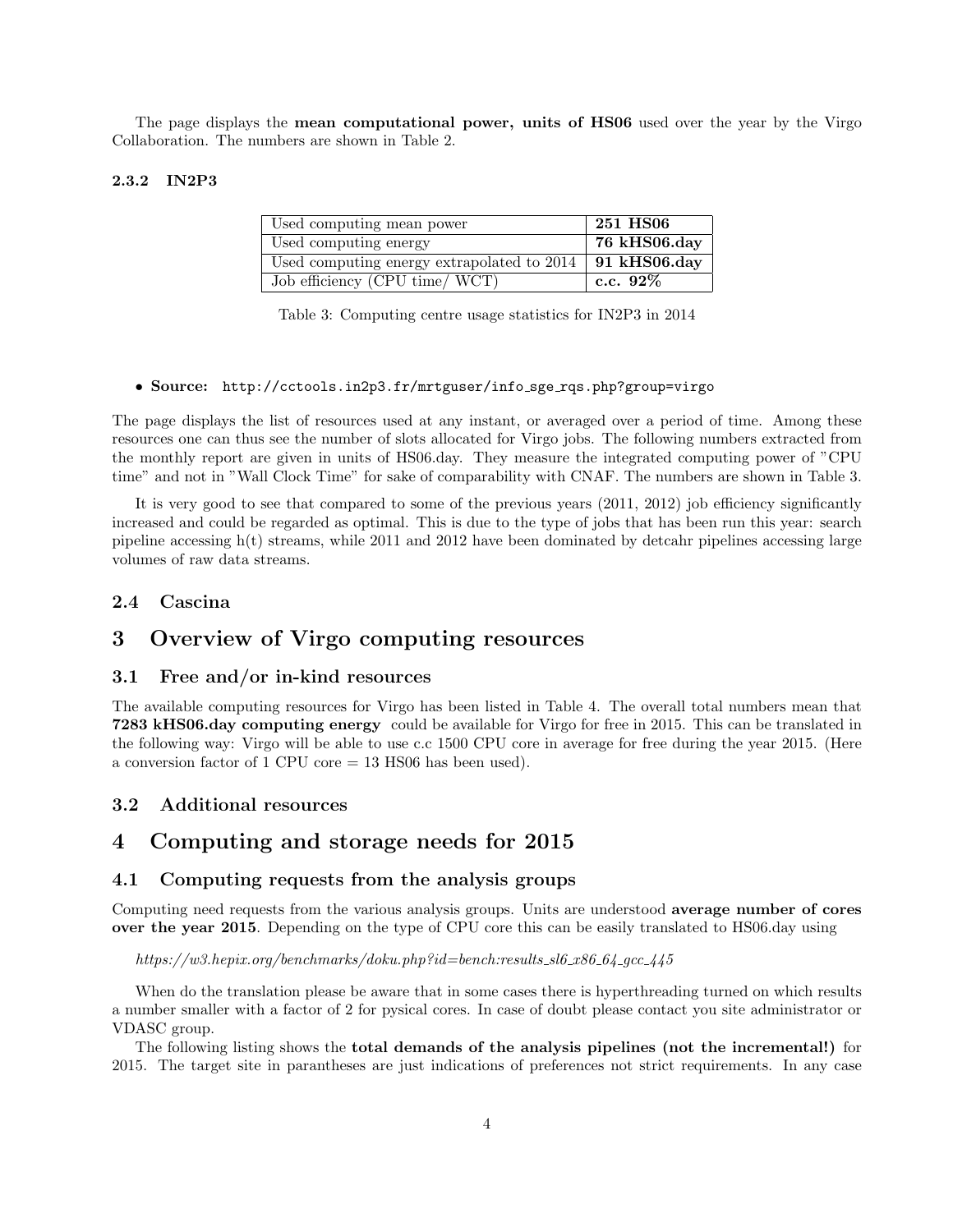| Lab.       | Proc.                           | $\#\mathrm{cores}$ | HS06 | Avail.           | $kHSO6 \, day$ | Contact | Price |
|------------|---------------------------------|--------------------|------|------------------|----------------|---------|-------|
| Rome       | Intel Xeon E5410                | 416                | 9    | 80%              | 1093           |         | Free  |
| $Wigner-1$ | AMD Opteron 6376                | 192                | 17   | $100\%$          | 1191           |         | Free  |
| Polgrav    | Intel Xeon E5-2665              | 1024               | 16   | 100%             |                |         | Free  |
|            | AMD Opteron 6172                | 2880               | 16   | 100%             |                |         | Free  |
|            | Intel Xeon E5645                | 2880               | 15   | $100\%$          |                |         | Free  |
|            | For Virgo                       | 500                | 15   | 100\%            | 2737           |         | Free  |
| Nikhef     | Intel Xeon L5520, 2.27GHz       | 1500               | 15   | X                | X              |         | Free  |
|            | Intel Xeon E5645, 2.40GHz       | 1000               | 15   | X                | X              |         | Free  |
|            | Intel Xeon E5-4620, 2.20GHz     | 600                | 10   | X                | X              |         | Free  |
|            | For Virgo                       | 250                | 12   | $100\%$          | 1095           |         | Free  |
| Pisa       | Opteron dual core $2.4/2.6$ GHz | 900                | 10   | X                | X              |         | Free  |
|            | <b>SUN X4600 4U 8P</b>          | 160                | 10   | X                | X              |         | Free  |
|            | Dell PowerEdge 1950             | 128                | 10   | X                | X              |         | Free  |
|            | For virgo                       | 100                | 10   | $100\%$          | 365            |         | Free  |
| Trieste    | ?                               | 100                | 10   | $100\%$          | 365            |         | Free  |
| Paris      | $\gamma$                        | 320                | 10   | $2\%$            | ?              |         | Free  |
| Bari       | $\ddot{?}$                      | ?                  | ?    | $\frac{2\%}{10}$ | $\ddot{?}$     |         | Free  |
| Perugia    | $\ddot{?}$                      | ?                  | ?    | $\frac{2\%}{10}$ | ?              |         | Free  |
| Total      |                                 | 145                | 13   | 100%             | 7283           |         | Free  |

Table 4: Available free and/or in-kind resources in for the Virgo Collaboration.

| Lab.              |                        |  | Proc. $\#cores \mid \text{HS06} \mid \text{Avail.} \mid \text{kHz06.}$ day $\mid$ Contact |                          | Price          |
|-------------------|------------------------|--|-------------------------------------------------------------------------------------------|--------------------------|----------------|
| $\Gamma$ CNAF   ? | c.c 400   4000   100\% |  | 1460                                                                                      | $\overline{\phantom{0}}$ | Already bought |

Table 5: Additional resources for Virgo for the year 2015. At CNAF we have already payed for the amount of computing resources above, so it can be used free in 2015.

we have make better balance between the usage of CNAF and IN2P3 computer centers, so whenever possible analysis code should be able executed in Lyon.

### 4.1.1 CW

- Polinomial: 250 cores (Lyon)
- Stroboscopic: 30 cores (CNAF)
- Time Domain F-stat, all-sky: 500 cores (CNAF, Polgraw)
- Time Domain F-stat, targeted: 20 cores (CNAF)
- Frequency Hough, all-sky: 600 cores (CNAF, Grid)
- 5-vector, Targeted: 20 cores (CNAF)

CW total request: 1420 core

### 4.1.2 CBC

- online MBTA: 300 cores (at EGO)
- offline MBTA MDC testing: 300 cores (CNAF, Nikhef, Grid)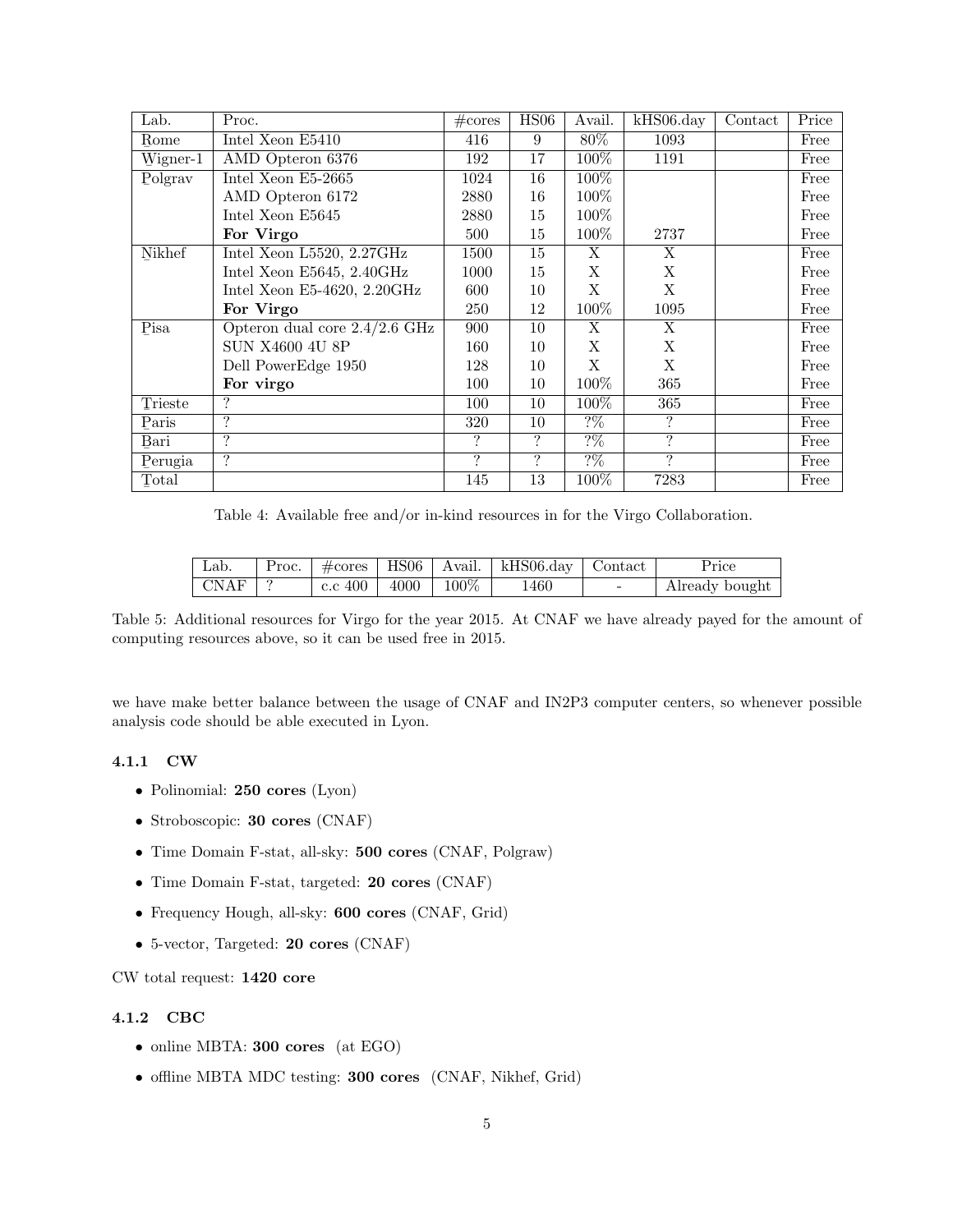• offline Tiger: **600 cores** (CNAF)

CBC total request: 1200 core

#### 4.1.3 Burst

- cWB: 100 cores (CNAF)
- cWB/wavegraph: 5 cores (CNAF)
- Cosmic string: **10 cores** (Lyon)
- STAMP AS: 30 core (Lyon)
- GW EM studies: 10 cores (Lyon)

Burst total request: 170 cores

#### 4.1.4 Stochastic

No request has been received, but can be included later on any time since computing needs are negligible. Stochastic total request: 0 cores

### 4.1.5 Detector characterisation

No request for offline computing resources. Since Virgo is not taking data in 2015, detector characterization activities can be easily performed in Cascina cluster.

### 4.1.6 Overall request from the analysis groups:

Summing up all the above numbers the total request for computing resources from the analysis groups results:

2800 core in average over the year in our  $CCs +$  what is offered for LSC observations runs! This more than in the previous years, beacuse so far the Virgo analysis was running on LSC resources for free.

### 4.1.7 Comparing resources and requests

The overall requests is 2800 core in average for 2015, while Virgo will be able to use  $1500 + 400 = 1900$  core for free. The difference, i.e. the incremental need for 2015 is c.c 1000 core. Because of the fact that smaller fragmented grid resources cannot be used as efficiently as bigger clusters there is a need for some safety margin, so we estimate the total incremental need for 2015 as 1100 CPU core.

In the view of the above numbers we foresee 3 action item

- enforce anaysis groups to reconsider their computing needs and to consider re-implementation of the computationally intensize part of their algorithms on more efficient architectures, such as GPUs
- we do have to make more serious financial investment in computing resources and support, since just as lasers and mirrors, computers are part of the detection process and cannot be ignored or neglected.
- improve the usability of our CCs for and the compatibility of our job submission systems with LIGO so that the use of computer resources become better balanced and less physical resourse is able to serve the same computing request. This requires investment in manpower.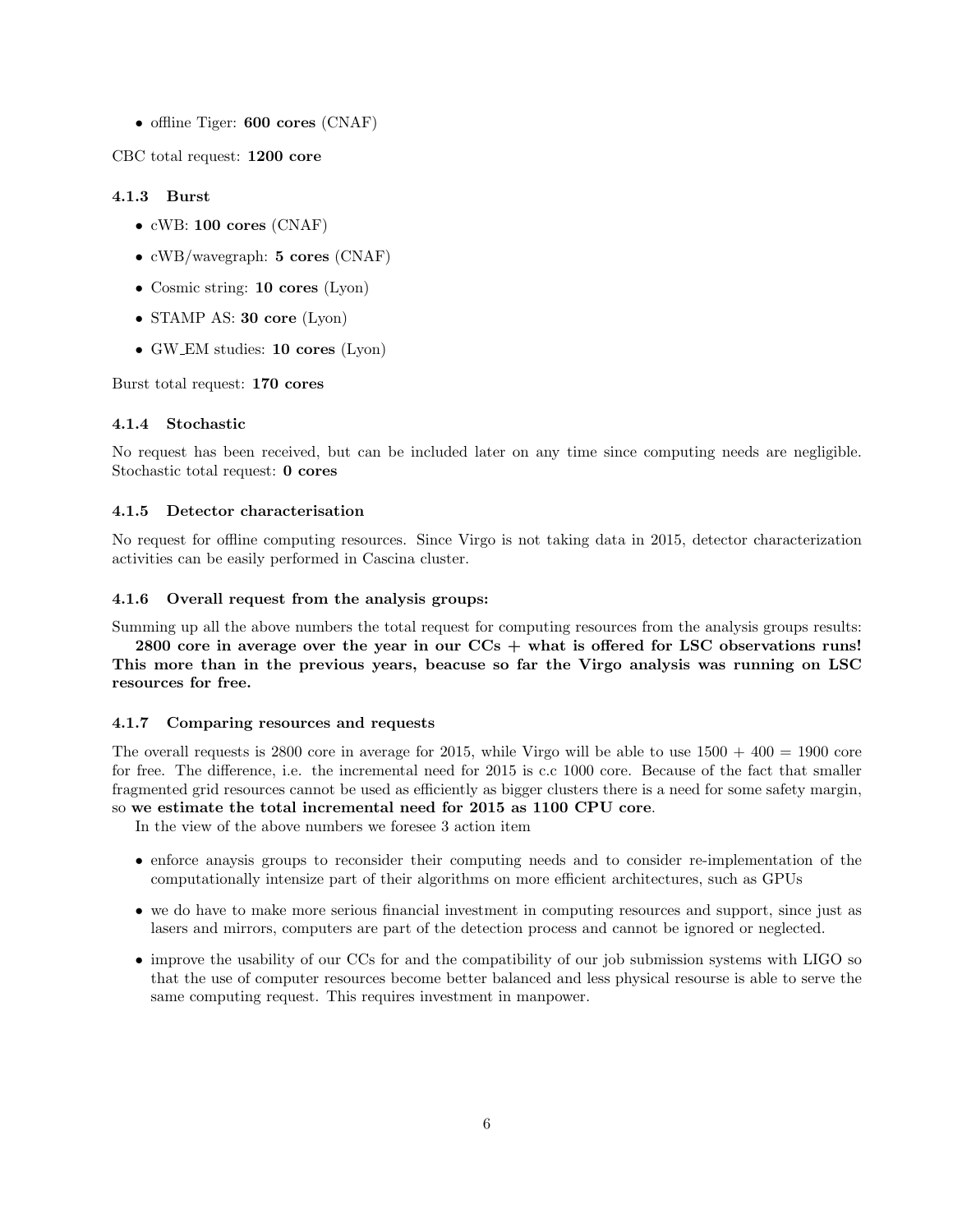### 4.2 Requests for 2015 at CNAF

No new data will be taken next year by Virgo. The possible short comissioning runs will be stored in the Cascina circular buffer and very probably deleted after some period of time.

However LIGO will have 3 month of science run and the h(t) and RDS data set has to be stored. Preliminary estimate is that we need 40 TB additional storage space to store LIGO data.

CPu requests for CNAF (part of them should be moved to Lyon).

- Continue the Freq-hough CW searches: increasing the range of the parameter space as much as possible, furthermore Mock data challanges and and various development runs 600 core
- Time domain F-statistics search (Polgraw group) 50 core
- Offline Tiger analysis. (Nikhef Group) 600 core
- Offline MBTA analysis (Annecy, Urbino Group), 300 core
- Burst group is starting to regularly execute cWB pipeline in CNAF (Padova Group), 100 core
- Stroboscopic search (Pisa Group) 20 core

Besides this, a number of cores O(50) will be used for detector characterization work, including h-reconstructed pre-conditioning work (see details in the CM).

Thus for 2015, the total number of cores requested (by the analysis groups) at CNAF 1700 core, however a significant fraction of this request should be moved to our gGrid resources. We beleive that at least 40% (c.c 700) of this request should be able to run on other Grid resources or moved to the Lyon computing center, so only 1000 core in total is required for CNAF. Since Virgo already has c.c 400, increment of 600 is requested for the year 2015 for CNAF.

### 4.3 Requests for 2015 at CCIN2P3

No new data will be taken next year by Virgo. The possible short comissionning runs will be stored in the Cascina circular buffer and very probably deleted after some period of time.

However LIGO will have 3 month of science run and the h(t) and RDS data set has to be stored. Preliminary estimate is that we need 40 TB additional HPSS storage space to store LIGO data.

- Polynomial search (Nikhef group) 250 core
- Comic strings 10 core
- STAMP AS 30 core
- GW EM studies 10 core

Thus for 2015, the total number of cores requested for Lyon is c.c 300 cores.

### 4.4 Requests for 2014 at Cascina

At Cascina, 2014 will again be a transition year as no major data processing is foreseen. The main activity will concern the preparation for advanced Virgo and the participation to two 1-month long engineering runs (ERs). These ERs are used to test pipelines that will be used when advanced Virgo takes data. Next one, ER6, will be in December 2014.

That mainly concerns detector characterization and low latency GW searches. The current computing resources (olnodes) and system is able to cope with the 2015 data processing needs.

Besides this, we need to note that the online farm needs to be upgraded for the next science run, as the most recent machines are from 2008 and advanced Virgo is expecting to take science data not before end of 2015. The process of upgrading the farm is ongoing and non-negligible testing activity is required to ensure that the new cluster and environment complies with the requirements of the groups.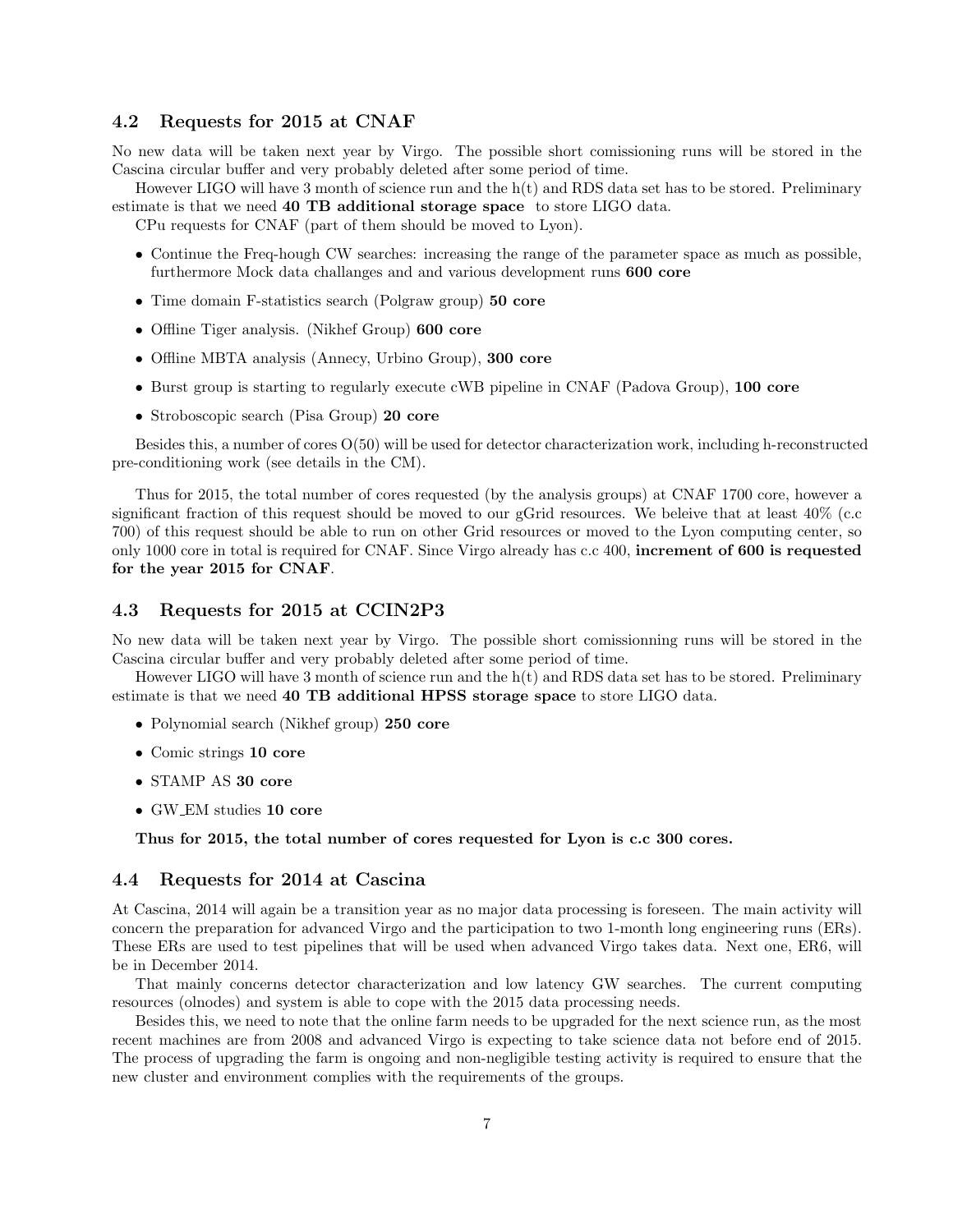### 5 Summary of requests

Here we give a summary of needs for the year 2015.

- 40 TB of additional storage space in CNAF.
- 40 TB of additional HPSS storage space in Lyon + 10 GB in \$THRONG DIR.
- $\bullet$  1000 kHS06.day (  $300$  cores) at Lyon.
- 3650 kHS06.day (10 kHS06 mean power, 1000 cores) in total, as such 600 cores (6 kHS06 mean power) in addition at CNAF.
- 4 commodity type GPU at Cascina online farm from beginning of 2015.
- 30 commodity type GPU at CNAF from the Q3 2015.